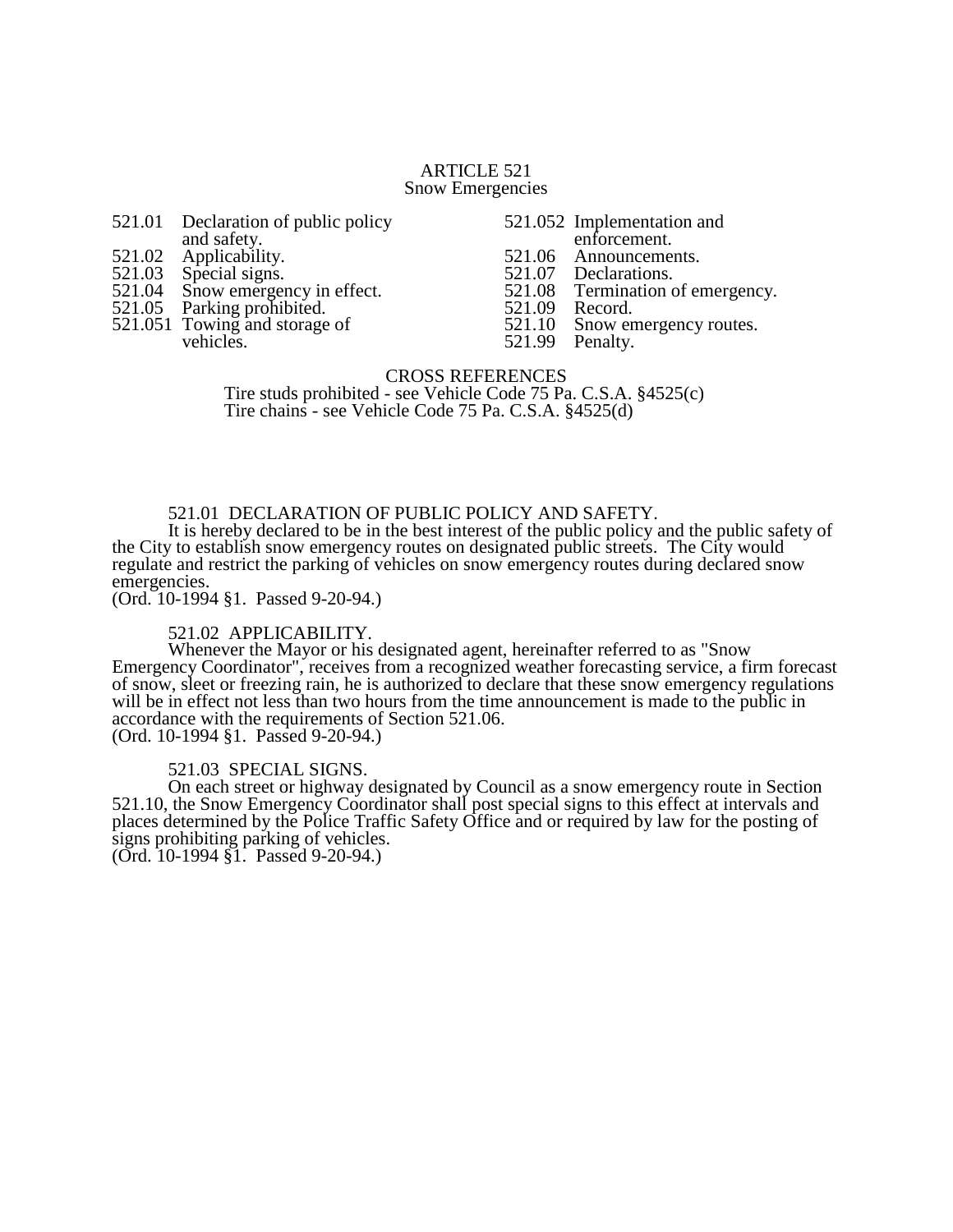# 521.04 SNOW EMERGENCY IN EFFECT.

While a snow emergency is in effect, and until such emergency has been declared by the Snow Emergency Coordinator to be terminated, no person shall park a motor vehicle on signed snow emergency routes. All parked motor vehicles violating the parking restrictions will be towed. Parking will be prohibited at City parking meters located on snow emergency routes during snow emergencies. Motor vehicles parked at such parking meters will be towed if the vehicle violates the parking restrictions.

(Ord. 10-1994 §1. Passed 9-20-94.)

### 521.05 PARKING PROHIBITED.

Whenever the Snow Emergency Coordinator finds that falling snow, sleet or freezing rain will create a condition which makes it necessary that the parking of motor vehicles on snow emergency routes be prohibited, or whenever he finds, on the basis of a firm forecast by the weather forecasting services aforesaid of snow, sleet or freezing rain, that the weather conditions as so forecast may create a condition making it necessary that such parking be prohibited, he is authorized to announce such a prohibition, to become effective not less than two hours after such announcement, at a time to be specified by the Snow Emergency Coordinator. Announcement of such prohibition shall be in accordance with the requirements of Section 521.06. After the effective time of such prohibition, no person shall park any vehicle or permit any vehicle to remain parked on a snow emergency route, except that the Snow Emergency Coordinator has not announced prior to 11:00 p.m., that parking on snow emergency routes is to be prohibited after a specified time, a vehicle parked on a snow emergency route may remain so parked until 8:00 a.m. The prohibition of parking announced by the Snow Emergency Coordinator under the authority of this section shall remain in effect until the Snow Emergency Coordinator announces the termination of the snow emergency, in part or whole, or until the roadway of an entire block of a snow emergency route street is substantially clear of snow from curb to curb, whichever first occurs, after which the prohibition of parking authorized by this section shall no longer be in effect.

(Ord. 10-1994 §1. Passed 9-20-94.)

### 521.051 TOWING AND STORAGE OF VEHICLES.

Owners or operators who fail to obey the snow emergency signs and the declaration, pursuant to this article, or who interfere with City employees, agents or contractors in the discharge of their snow removal duties or performance of their contracts, shall have their vehicle towed at the owner's or operator's expense.

Towing and storage fees, as set by the towing contract, shall be paid to the towing contractor by the vehicle owner or operator before the owner of such vehicle, or authorized person, shall be permitted to repossess or secure the release of the vehicle. Vehicles unclaimed within sixty days of towing and storage shall be deemed abandoned and subject to disposal as such in the manner authorized by law.

(Ord. 10-1994 §1. Passed 9-20-94.)

#### 521.052 IMPLEMENTATION AND ENFORCEMENT.

This article shall be enforced by the Snow Emergency Coordinator and other snow removal personnel and contractors which shall have authority to implement the parking enforcement provisions thereof during snow emergencies. (Ord. 10-1994 §1. Passed 9-20-94.)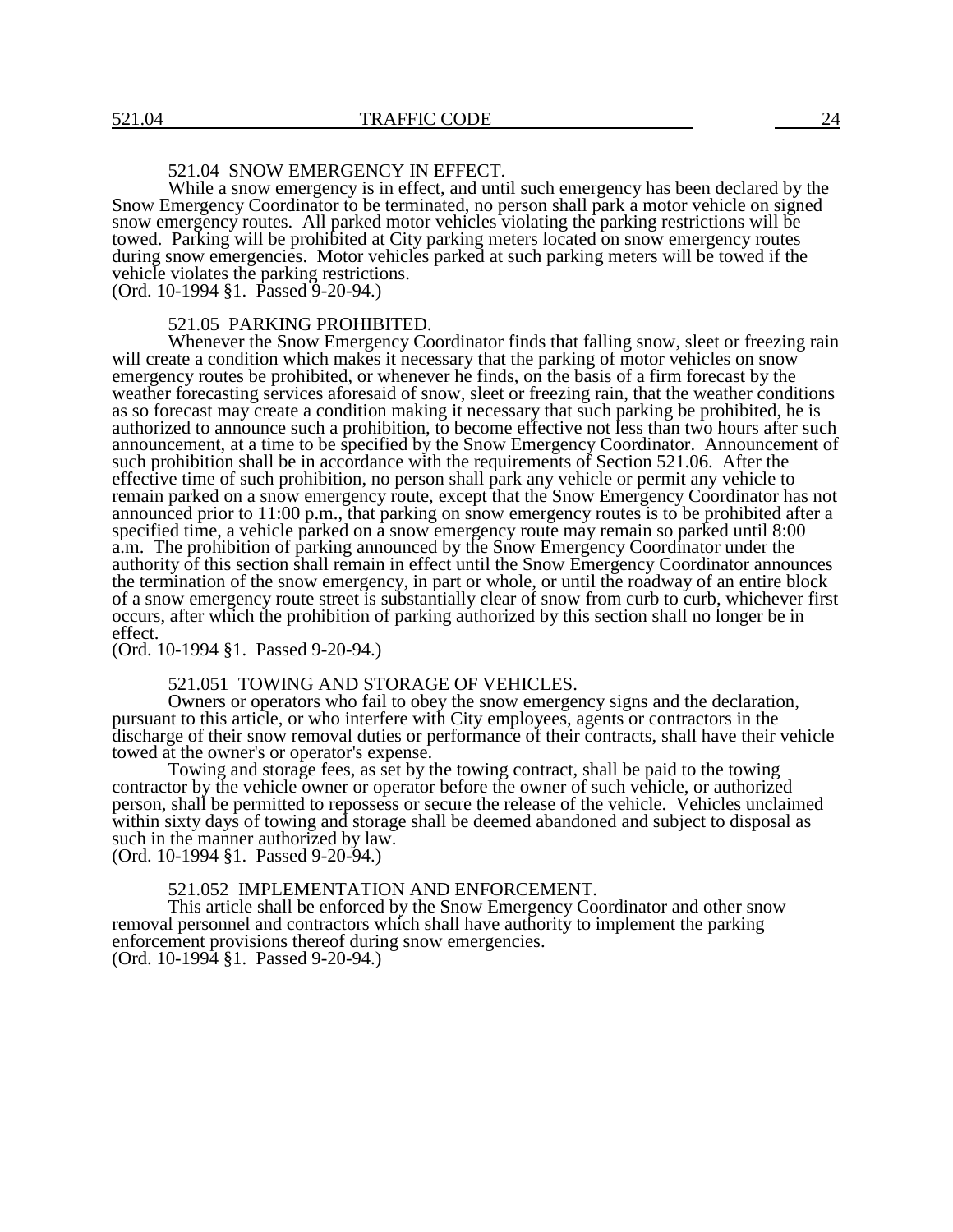## 521.06 ANNOUNCEMENTS.

The commencement of or termination of each snow emergency shall be announced by the Snow Emergency Coordinator. Such announcement shall be made between the hours of 6:00 a.m. and 11:00 p.m. by means of broadcast or telecasts from not less than two radio or television stations with a normal operating range covering the City, and shall, if possible, also be made through newspapers of general circulation. Each such announcement shall state the time these snow emergency regulations become or will become effective.

The snow emergency announcement is the fair warning motor vehicle owners and operators will receive before the towing of vehicles commences.

(Ord. 10-1994 §1. Passed 9-20-94.)

### 521.07 DECLARATIONS.

Nothing in this article shall operate to prevent the Snow Emergency Coordinator from stating in advance of 6:00 a.m. his intention to declare a snow emergency at or after that time, nor shall anything herein contained operate to prevent the Snow Emergency Coordinator from announcing, through the means set forth in Section 521.06 that he has not declared a snow emergency.

(Ord. 10-1994 §1. Passed 9-20-94.)

## 521.08 TERMINATION OF EMERGENCY.

Whenever the Snow Emergency Coordinator finds that some or all of the conditions which gave rise to the snow emergency no longer exist, he is authorized to declare the termination of the emergency, in part or whole, effective immediately upon announcement, except that if such announcement by the Snow Emergency Coordinator, whenever the roadway of an entire block of any snow emergency route is substantially clear of snow from curb to curb, the parking of vehicles is authorized at those times when parking normally is permitted on such street.

(Ord. 10-1994 §1. Passed 9-20-94.)

#### 521.09 RECORD.

The Snow Emergency Coordinator shall make or cause to be made a record of the date and time on which the declaration of a snow emergency or the announcement of a parking prohibition is first made to the public, in accordance with the requirement of Section 521.06, and the date, time and conditions of any announcement made to the public of the termination of a snow emergency, either in part or in whole, in accordance with the requirements of Section 521.08.

(Ord. 10-1994 §1. Passed 9-20-94.)

## 521.10 SNOW EMERGENCY ROUTES.

The following streets or portion thereof within the City are designated as snow emergency routes:<br>(a) Mai

- (a) Market Street, City limit to City limit;<br>(b) Philadelphia Street, City limit to Carlis
- (b) Philadelphia Street, City limit to Carlisle Avenue;<br>
(c) Queen Street, City limit to Arch Street;<br>
(d) George Street, City limit to City limit;
- Queen Street, City limit to Arch Street;
- 
- (d) George Street, City limit to City limit;
- (e) Princess Street, City limit to City limit;
- King Street, Beaver Street to George Street;
- (f) Duke Street from Jackson Street to North Street;<br>
(g) King Street, Beaver Street to George Street;<br>
(h) Beaver Street from North Street to College Aven Beaver Street from North Street to College Avenue. (Ord. 23-2000. Passed 12-5-00.)